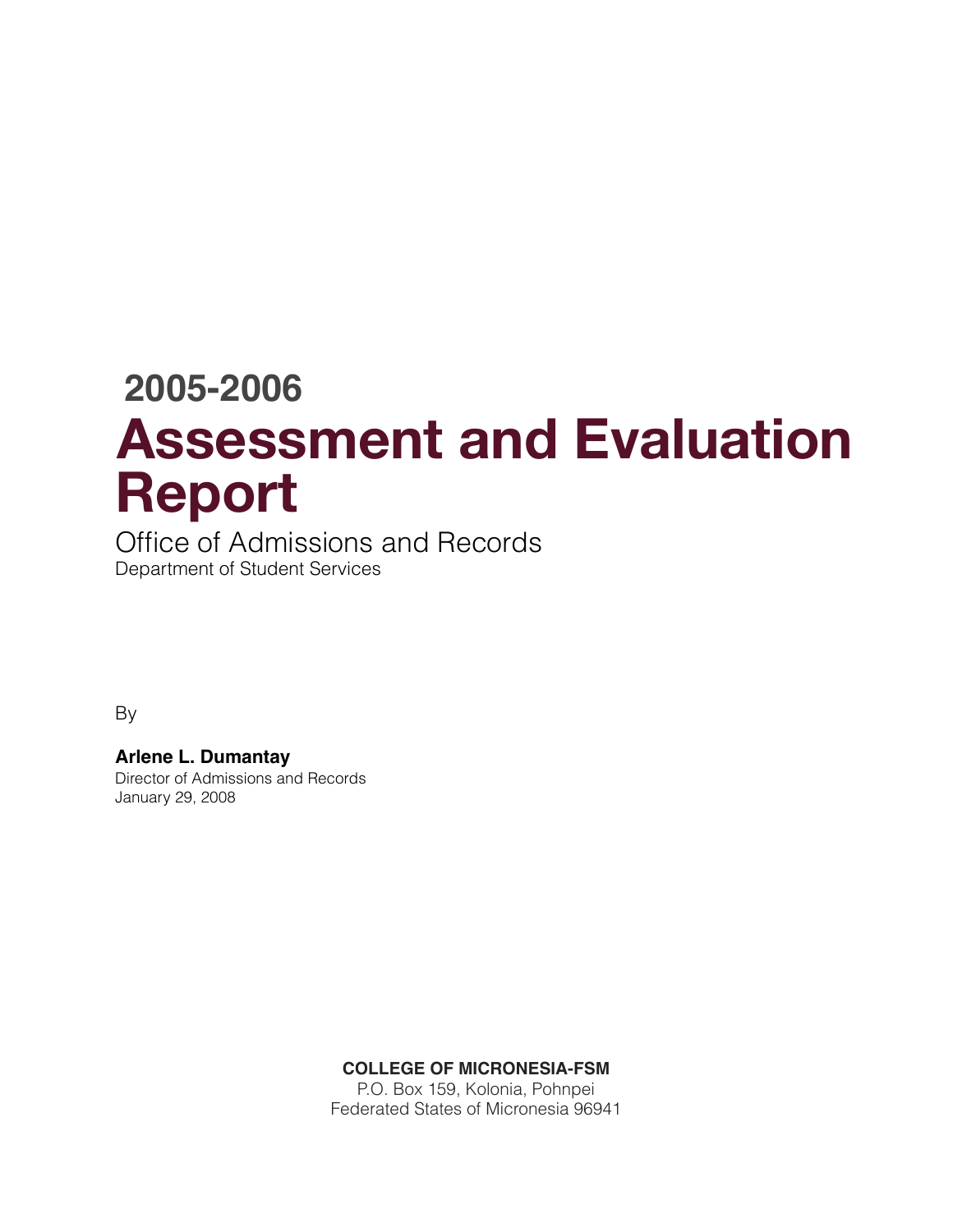# **Institutional Mission**

Historically diverse, uniquely Micronesian and globally connected, the **College of Micronesia-FSM** is a continuously improving and student centered institute of higher education. The college is committed to assisting in the development of the Federated States of Micronesia by providing academic, career and technical educational opportunities for student learning.

# **Institutional Strategic Goal Supported**

# **Strategic Goal 2**

Provide institutional support to foster student success and satisfaction

- 1. Promote strategic enrollment management for the College
- 2. Become more student-centered in the development of specific college system policies and procedures
- 3. Promote timely college tenure and graduation of students with mastery of array of core learning objectives, including civic-mindedness and self-value
- 4. Develop a student-friendly campus environment that encourages and enables students to be health conscious

# **Strategic goal 9**

- 1. Provide for continuous improvement of programs, service and college environment
- 2. Improve institutional assessment and evaluation
- 3. Integrate planning, evaluation and resource allocation for continuous improvement
- 4. Increase research and data driven decision making
- 5. Develop an integrated data system

# **Department's Mission Statement**

he Office of the **Vice President for Student Services** promotes student success and supports student learning with an increased sense of value and importance it holds for the enhancement of all aspects of student life and learning at the College of Micronesia-FSM by:

- 1. Offering high quality and accessible services that facilitate their transition or re-entry to College life and their progress through their studies, and to help them overcome obstacles that may impede their ability to have a successful and enjoyable student experience in a program at COM-FSM;
- 2. Interacting with the College as a whole and its various levels of governance (e.g., student leadership, [student government and clubs], cabinet, the committees, state campus directors, & student service coordinators) to assure and enhance the quality of student life;
- 3. Educating students to make seasoned and well-informed choices to acclimate students to the campus and surrounding community;
- 4. Providing information and assistance concerning academic policies, procedures, requirements, programs, and registration;
- 5. Serving as a campus information and referral agent; and
- 6. Promoting student engagement through student life programs.

# **Unit or Program's Mission Statement**

[None as reported in this assessment]

# **Unit or Program's Goals**

Improve Admission, Registration and Record Management System in the Office of Admissions and Records.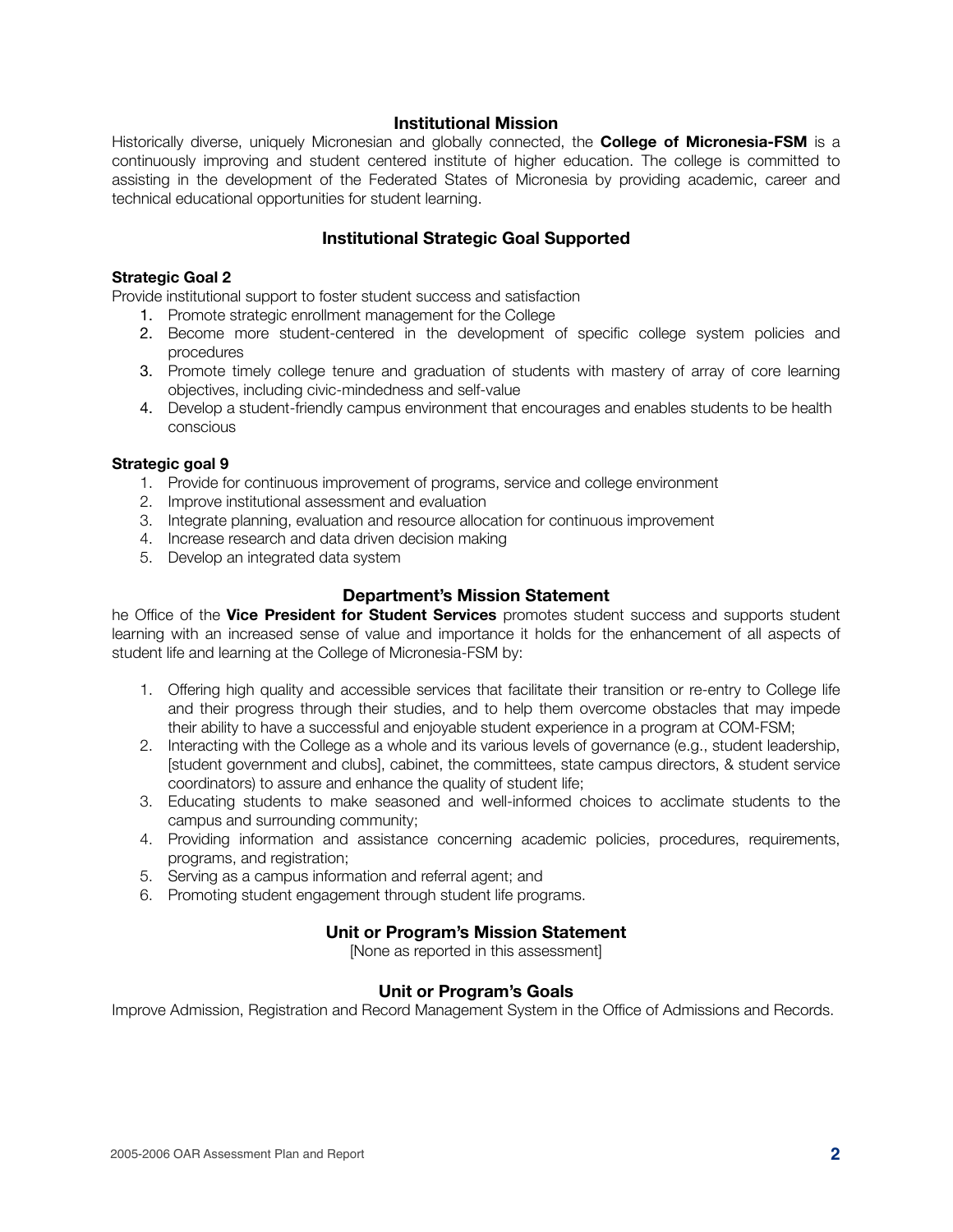# **Unit or Program's Outcomes**

# **Outcome 1**

Process student admissions, registration and graduation.

# **Outcome 2**

Maintain and store accurate student records and file.

# **Outcome 3**

Main quality service to student, faculty, staff and the community.

| <b>Evaluation Questions</b>                                                                                  | <b>Data Sources</b>                                                                                                                   | <b>Sampling</b>                                      | <b>Analysis</b>                                   |
|--------------------------------------------------------------------------------------------------------------|---------------------------------------------------------------------------------------------------------------------------------------|------------------------------------------------------|---------------------------------------------------|
| <b>Q1.</b> Did the OAR process student<br>information request in a timely manner?                            | Transcript requests,<br>readmission requests,<br>and certification for<br>graduation                                                  | SY 2005-2006                                         | Descriptive statistics                            |
| <b>Q2.</b> Did OAR maintain accurate student<br>records?                                                     | Student records<br>processed for SY<br>2005-2006, records<br>accessed for transcript<br>preparation, report carts<br>for SY 2005-2006 | Student records,<br>enrollment lists.<br>transcripts | Descriptive statistics                            |
| <b>Q3.</b> What is the level of satisfaction of<br>student, faculty, staff and community of<br>OAR services? | Registration and<br>orientation survey.<br>counter services<br>customer survey                                                        | All                                                  | Descriptive statistics,<br>and content statistics |

| <b>Activities</b>                                                                                          | Who is responsible                | <b>Timeline</b>             |
|------------------------------------------------------------------------------------------------------------|-----------------------------------|-----------------------------|
| Process documentation for admission of new<br>and returning students                                       | OAR Director and staff            | On going every<br>semester  |
| Certify graduating students for graduation                                                                 | OAR Director and staff            | May and December            |
| Process and mail transcript requests within 3<br>days                                                      | OAR Director and staff            | On going every<br>semester  |
| Process at least 1,000 new student files and<br>maintain all other student files                           | OAR Director and staff            | On going every<br>semester  |
| Process and distribute at least 6,000 grade<br>report cards for all campuses per school year.              | OAR Director and staff            | On going every<br>semester  |
| Process and mail at least 1,600 transcripts                                                                | <b>OAR Director and Registrar</b> | On going every<br>semester  |
| Institute customer satisfaction survey                                                                     | <b>OAR Director and Registrar</b> | On going every<br>semester  |
| Participate in registration and orientation<br>sessions to all incoming freshmen and transfer<br>students. | <b>OAR Director and Registrar</b> | January, June and<br>August |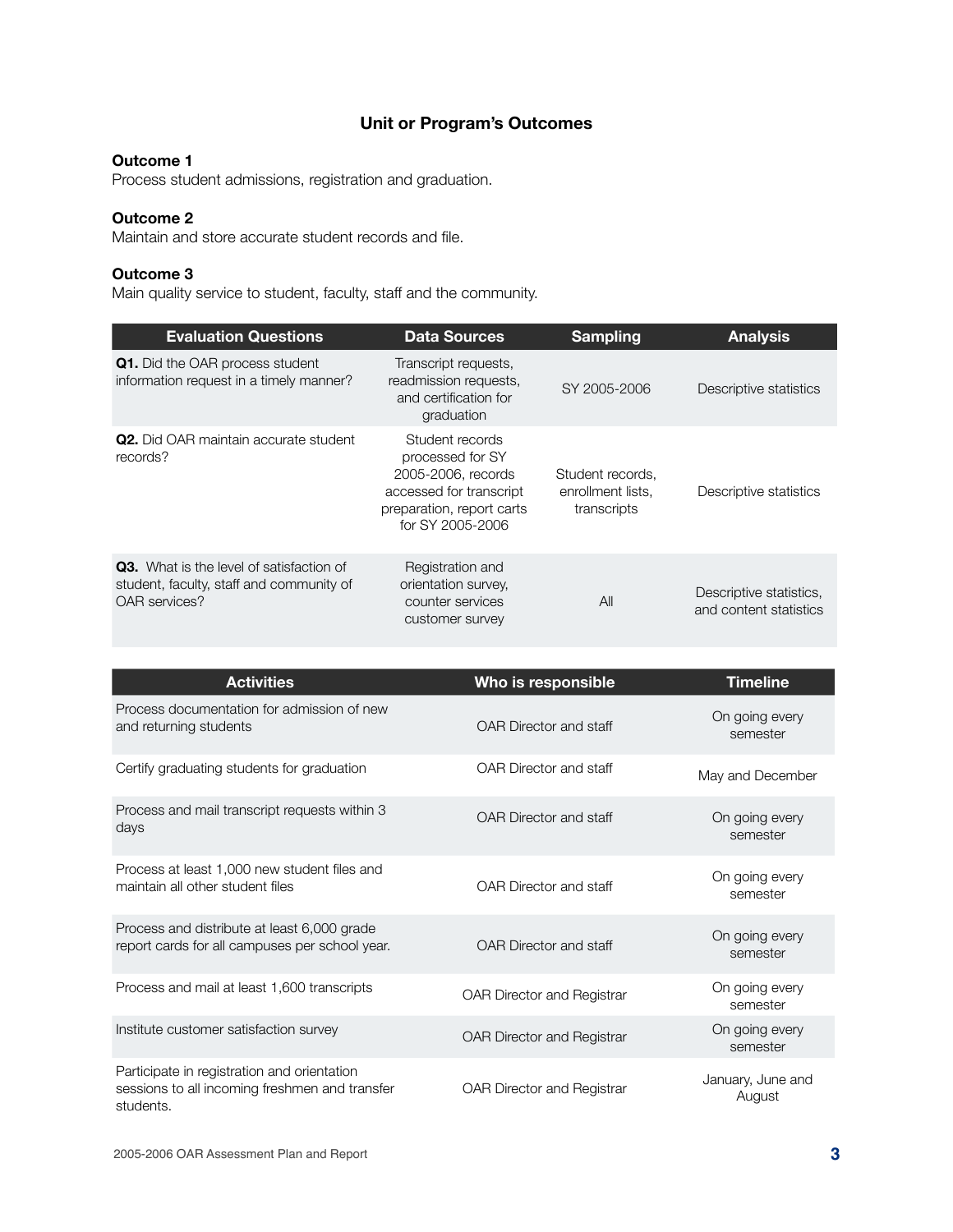# **Evaluation Question 1**

What is the Office's degree of effectiveness in delivering continuously accessible services to all its patrons?

#### **First Means of unit assessment and criteria for success**

Transcript request

# **Summary of Assessment Data**

85% of transcript requests processed and mailed within 3 days. 15% of transcript requests processed and mailed after 3 days (incomplete admission requirements, no transcript fee, need to clear the outstanding balance).

# **Use of Results to Improve Unit Services**

SIS will help OAR to shorten the number of days in processing transcript. Inform the State Campuses of returned transcript requests and follow-up monthly. Train other staff to process transcript.

#### **Second Means of unit assessment and criteria for success**

Readmission requests

#### **Summary of Assessment Data**

95% of readmission requests processed before registration. 5% of readmission requests processed after registration (applications submitted after the deadline).

# **Use of Results to Improve Unit Services**

Continue to process readmission requests before semester begins. Post announcement before deadline to inform returning students.

#### **Third Means of unit assessment and criteria for success**

Certification for graduation

# **Summary of Assessment Data**

100% of application for graduation processed. 80% of applicants for SY 2005-2006 graduation completed all academic requirements. 20% of applicants for SY 2005-2006 graduation did not satisfy academic requirements, e.g., academic deficiencies and/or did not meet the semester and cumulative GPA of 2.00 points.

# **Use of Results to Improve Unit Services**

Advisors need to update student's IDPs. SIS will help the advisors to access the academic records of their students. Advisors should sign the application and prepare the initial evaluation.

# **Evaluation Question 2**

Did OAR maintain accurate student records?

# **First Means of unit assessment and criteria for success**

Student records processed for SY 2005-2006

#### **Summary of Assessment Data**

5,581 student records processed for SY 2005-2006